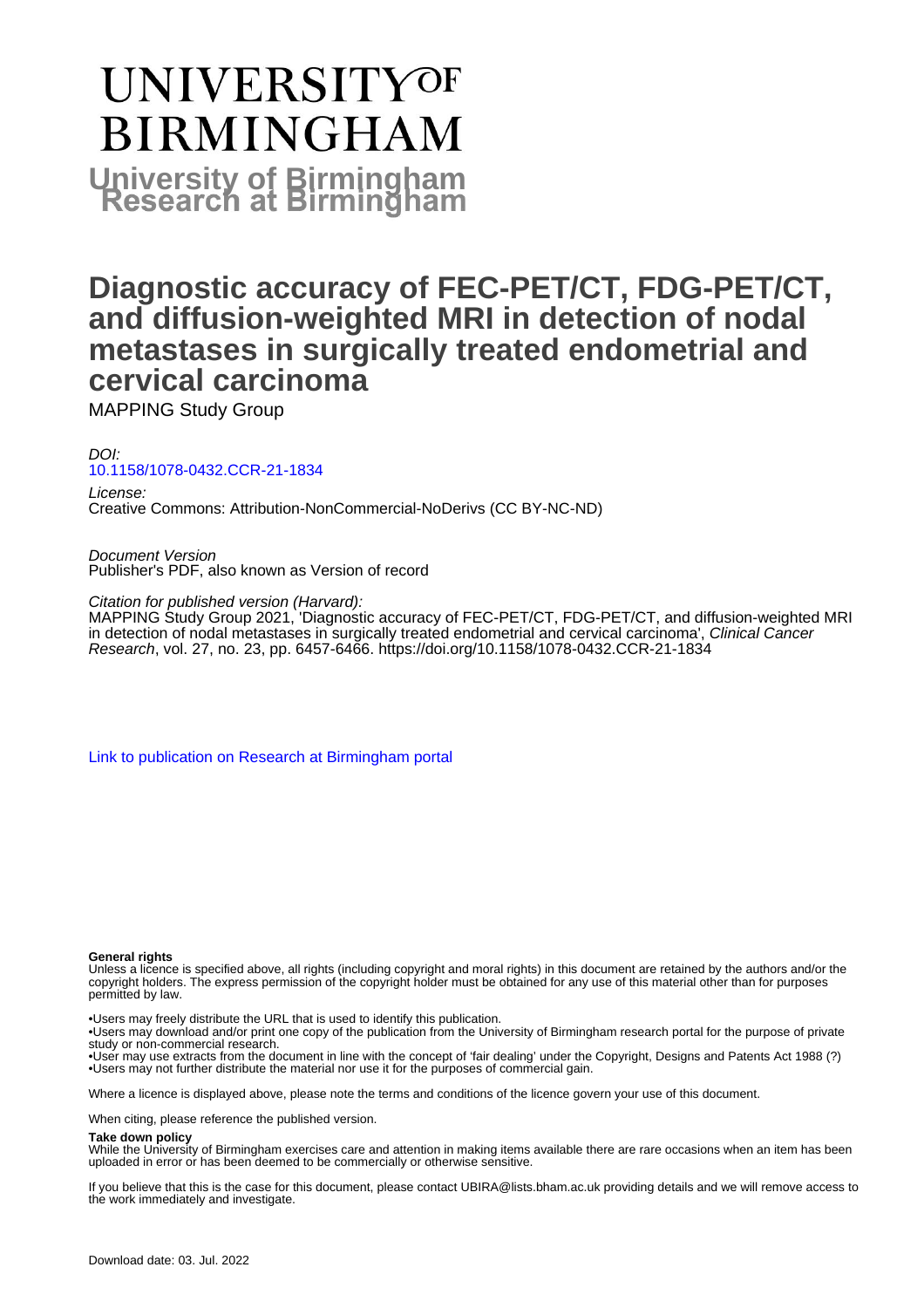## Diagnostic Accuracy of FEC-PET/CT, FDG-PET/CT, and Diffusion-Weighted MRI in Detection of Nodal Metastases in Surgically Treated Endometrial and Cervical Carcinoma



Andrea G. Rockall<sup>1,2</sup>, Tara D. Barwick<sup>1,2</sup>, William Wilson<sup>3</sup>, Naveena Singh<sup>4</sup>, Nishat Bharwani<sup>1,2</sup>, Aslam Sohaib<sup>5</sup>, Marielle Nobbenhuis<sup>6</sup>, Victoria Warbey<sup>7</sup>, Marc Miquel<sup>8,9</sup>, Dow-Mu Koh<sup>5</sup>, Katja N. De Paepe<sup>5</sup>, Pierre Martin-Hirsch<sup>10</sup>, Sadaf Ghaem-Maghami<sup>1,11</sup>, Christina Fotopoulou<sup>1,11</sup>, Helen Stringfellow<sup>10</sup>, Sudha Sundar<sup>12</sup>, Ranjit Manchanda<sup>13,14,15</sup>, Anju Sahdev<sup>16</sup>, Allan Hackshaw<sup>3</sup>, and Gary J. Cook<sup>17</sup>; the MAPPING Study Group

## **ABSTRACT**

◥

Purpose: Preoperative nodal staging is important for planning treatment in cervical cancer and endometrial cancer, but remains challenging. We compare nodal staging accuracy of  $^{18}$ F-ethylcholine-(FEC)-PET/CT, 18F-fluoro-deoxy-glucose-(FDG)-PET/ CT, and diffusion-weighted-MRI (DW-MRI) with conventional morphologic MRI.

Experimental Design: A prospective, multicenter observational study of diagnostic accuracy for nodal metastases was undertaken in 5 gyne-oncology centers. FEC-PET/CT, FDG-PET/CT, and DW-MRI were compared with nodal size and morphology on MRI. Reference standard was strictly correlated nodal histology. Eligibility included operable cervical cancer stage  $\geq$  1B1 or endometrial cancer (grade 3 any stage with myometrial invasion or grade  $1-2$  stage  $\geq$  II).

Results: Among 162 consenting participants, 136 underwent study DW-MRI and FDG-PET/CT and 60 underwent FEC-PET/CT. In 118 patients, 267 nodal regions were strictly

## Introduction

In patients with endometrial or cervical cancer, nodal metastatic disease adversely affects prognosis (1, 2). In cervical cancer, the 5-year relative survival rates for patients with disease localised to the cervix is 92% compared with 56% for those with positive pelvic

correlated at histology (nodal positivity rate, 25%). Sensitivity per patient ( $n = 118$ ) for nodal size, morphology, DW-MRI, FDG- and FEC-PET/CT was 40%-, 53%, 53%, 63%-, and 67% for all cases (\*,  $P = 0.016$ ); 10%, 10%, 20%, 30%, and 25% in cervical cancer ( $n = 40$ ); 65%, 75%, 70%, 80% and 88% in endometrial cancer ( $n = 78$ ). FDG-PET/CT outperformed nodal size ( $P = 0.006$ ) and size ratio ( $P = 0.04$ ) for per-region sensitivity. False positive rates were all <10%.

Conclusions: All imaging techniques had low sensitivity for detection of nodal metastases and cannot replace surgical nodal staging. The performance of FEC-PET/CT was not statistically different from other techniques that are more widely available. FDG-PET/CT had higher sensitivity than size in detecting nodal metastases. False positive rates were low across all methods. The low false positive rate demonstrated by FDG-PET/CT may be helpful in arbitration of challenging surgical planning decisions.

lymph nodes (LN; ref. 3). In endometrial cancer, the 5-year diseasefree survival is 90% in patients without LN metastasis, but 60% to 70% in those with pelvic LN metastasis and 30% to 40% in those with para-aortic LN metastasis (1). Accurate LN staging is required for prognostic stratification and treatment planning, as well as tailoring the surgical approach and delineating the extent of

Medicine, London, United Kingdom. <sup>16</sup>Department of Radiology, St Bartholomews Hospital, Barts Health NHS Trust, London, United Kingdom. 17Cancer Imaging Department, School of Biomedical Engineering and Imaging Sciences, King's College London, London, United Kingdom.

Note: Supplementary data for this article are available at Clinical Cancer Research Online (http://clincancerres.aacrjournals.org/).

A.G. Rockall and T.D. Barwick contributed equally to this article.

Sponsor Protocol Number: 007697 EudraCT Number: 2011–001290–78.

Corresponding Author: Andrea G. Rockall, Division of Surgery and Cancer, Imperial College London, ICTEM Building, Hammersmith Campus, Du Cane Road, London W12 0NS, United Kingdom. E-mail: a.rockall@imperial.ac.uk

Clin Cancer Res 2021;27:6457–66

doi: 10.1158/1078-0432.CCR-21-1834

This open access article is distributed under Creative Commons Attribution-NonCommercial-NoDerivatives License 4.0 International (CC BY-NC-ND).

©2021 The Authors; Published by the American Association for Cancer Research



AACRJournals.org | 6457

<sup>&</sup>lt;sup>1</sup>Department of Surgery and Cancer, Imperial College London, London, United Kingdom. <sup>2</sup>Department of Radiology, Imperial College Healthcare NHS Trust, London, United Kingdom. <sup>3</sup>Cancer Research UK & UCL Cancer Trials Centre, University College London, United Kingdom. <sup>4</sup>Department of Pathology, Barts Health NHS Trust, London, United Kingdom. <sup>5</sup>Department of Radiology, Royal Marsden Hospital NHS Foundation Trust, London, United Kingdom. <sup>6</sup>Department of Gynaeoncology, Royal Marsden Hospital NHS Foundation Trust, London, United Kingdom. <sup>7</sup>Department of Radiology, Guys and St Thomas' NHS Trust, London, United Kingdom. <sup>8</sup>Clinical Physics, Barts Health NHS Trust, London, United Kingdom. <sup>9</sup>William Harvey Research Institute, Digital Environment Research Institute, Queen Mary University of London, London, United Kingdom. <sup>10</sup>Royal Preston Hospital, Lancashire Teaching Hospitals NHS Foundation Trust, Preston, United Kingdom. "Department of Gynaeoncology, Imperial College Healthcare NHS Trust, London, United Kingdom. <sup>12</sup>Pan Birmingham Gynaecological Cancer Centre, City Hospital and Insitute of Cancer and Genomic Sciences, University of Birmingham, Birmingham, United Kingdom. <sup>13</sup>Wolfson Institute of Preventive Medicine QMUL, London, United Kingdom. 14Department of Gynaecological Oncology, Barts Health NHS Trust, London, United Kingdom. <sup>15</sup>Department of Health Services Research, London School of Hygiene & Tropical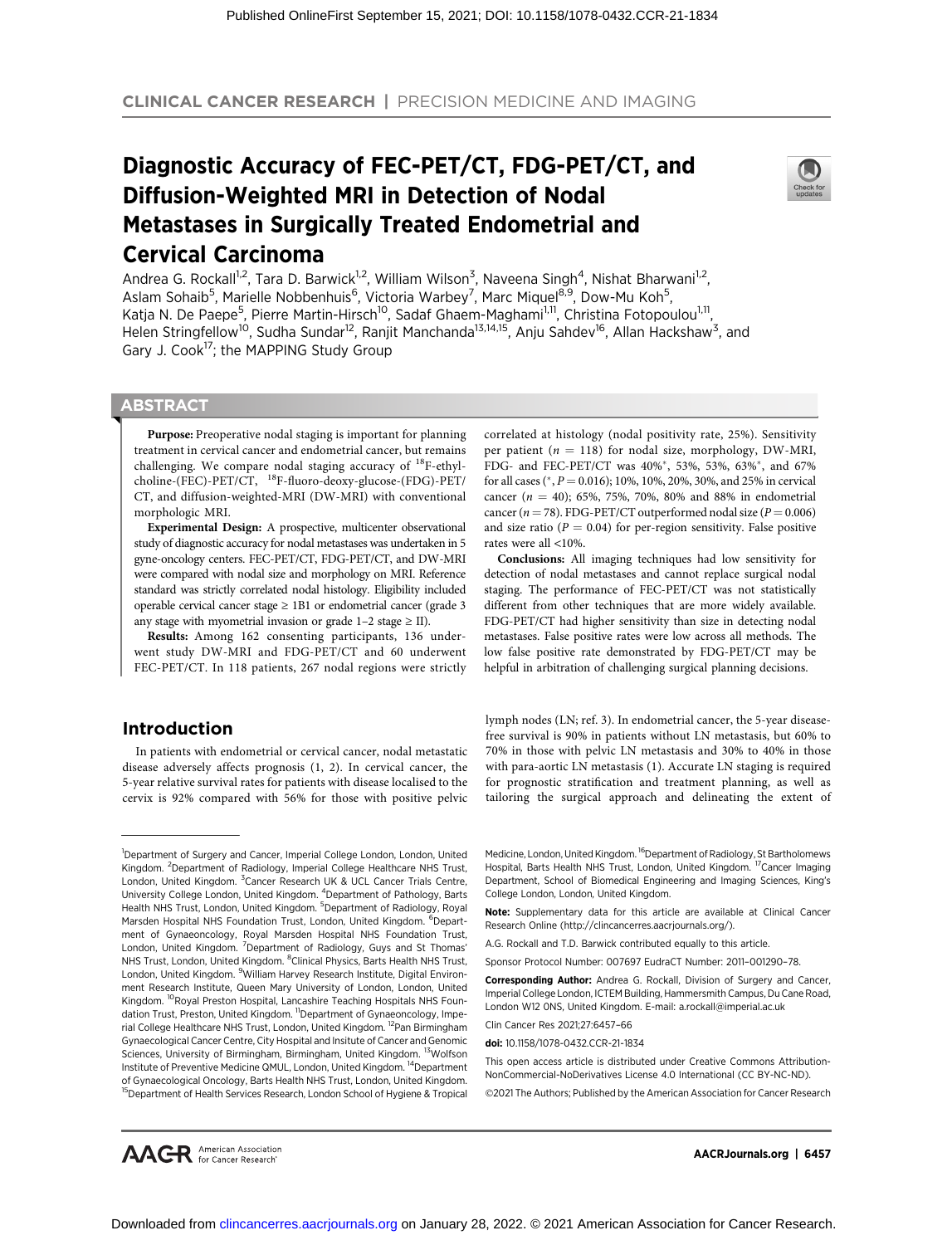## Translational Relevance

Nodal status is a highly important prognostic factor in endometrial and cervical cancers and has a significant impact on patient risk stratification and management.This is the first multicenter prospective study to directly compare the diagnostic performance of FEC-PET/CT, FDG-PET/CT, and DW-MRI for the detection of nodal involvement in surgically staged endometrial and cervical cancers, with a strict histologic reference standard. No technique had sufficient sensitivity to obviate the need for surgical nodal staging in radiologically node-negative patients, in cases where nodal staging is considered appropriate. However, the low false positive rate may contribute to patient risk stratification in cases with difficult surgical decision making, for arbitration in borderline surgical cases: In cervical cancer, an FDG-positive case could support a decision to redirect patients from radical surgery to chemoradiotherapy options. In endometrial cancer, an FDGpositive case could allow planning of a more tailored therapeutic approach. By identifying the site and extent of avid nodes, a targeted surgical dissection of the area of interest could be planned, avoiding morbidity from unnecessary radicality. Moreover, a preoperative discussion with the patient about their systemic and radiotherapeutic options and how those would complement any surgical approach, would be facilitated.

radiotherapy in both cervical and endometrial cancer. Knowledge of LN status is of paramount importance to stratify patients to radical hysterectomy versus primary chemoradiotherapy, particularly in cervical cancer.

In endometrial cancer, most patients will undergo at least a hysterectomy and bilateral salpingo-oopherectomy as primary treatment. The International Federation of Gynecology and Obstetrics (FIGO) include the LN status in the tumor staging of the patients, and so national and international guidelines recommend surgical LN staging in high-risk subtypes (4, 5). However, there has not been any prospective evidence so far to demonstrate therapeutic value of systematic lymphadenectomy (LND) in endometrial cancer (6–9). Even though sentinel LN techniques are now gradually replacing systematic LND in multiple guidelines (10–12), its implementation is not yet homogenous around the world due to infrastructural, financial, and governance challenges. For that reason many patients still undergo LND with all the associated sequelae such as lymphocyst formation, lymphorrhea and lymphedema in addition to higher surgical morbidity. The accurate and reliable preoperative identification of LN-positive patients, therefore, still represents an unmet need to adequately tailor therapeutic management.

In cervical cancer, radical hysterectomy is not recommended in LNpositive patients, and so the accurate preoperative identification of even microscopically involved LN would spare those patients unnecessary surgical morbidity and direct them to chemoradiotherapy with exact tailoring of the extended field.

Although the preoperative detection of nodal metastases would be practice-changing, conventional imaging techniques, including CT and MRI, that rely on LN size criteria and morphology (shape, contour, signal intensity) are largely unreliable (10). Few prospective multicenter trials with a histological reference standard to guide management exist (11).

Several functional imaging techniques have been evaluated in an attempt to improve preoperative nodal staging. DW-MRI, which assesses tissue diffusion properties and cellularity, is now widely established for routine use in pelvic MRI in cervical and endometrial cancer staging although published results of DW-MRI in nodal diagnosis are variable (13).

FDG-PET/CT is established in staging locally advanced cervical cancer and incorporated into guidelines due to its diagnostic superiority (12, 14). The role of FDG-PET/CT in endometrial cancer has not been clearly established with a lack of evidence to date (15). In general, FDG-PET/CT has high specificity for nodal involvement in advanced cervical and endometrial cancer but low to moderate sensitivity remains problematic, particularly in earlystage disease (15–17).

Choline-PET imaging is a surrogate marker of accelerated cell membrane metabolism in cancer and has an established role in imaging of prostate cancer, including nodal assessment for high-risk staging (18). In cell line studies of endometrial cancer, the expression and activity of choline kinase alpha is increased with a several-fold increase in the uptake of <sup>3</sup>H choline in endometrial cancer cells compared with normal endometrial stromal cells (19). Early pilot studies of  $^{11}$ C choline in gynecologic cancer show promise (20, 21); however, <sup>18</sup>F-labeled fluoro-methyl and fluoro-ethyl choline have a longer radioactive half-life (110 minutes) and are therefore more practical to use. The use of Fluoro-ethyl-choline (FEC)-PET/CT in detecting nodal metastases in endometrial and cervical cancer has not been previously explored.

Our hypothesis was that any of DW-MRI, FEC-PET/CT or FDG-PET/CT could preoperatively identify LN metastases, with sufficiently high accuracy, to replace the need for surgical LN staging but also identify those patients who should not undergo surgery, in eligible patients with seemingly operable cervical and high-risk endometrial cancer.

## Materials and Methods

## Study design and participants

MAPPING is a multicenter, prospective observational study evaluating the diagnostic accuracy for detecting nodal metastases using different imaging methods. Ethics approval, ARSAC licence, and MHRA approvals were obtained (Research Ethics Committee reference number 11/LO/1465). The study was sponsored by Barts Health NHS Trust. The Centre for Experimental Cancer Medicine (CECM), Barts Cancer Institute, Queen Mary University of London had overall responsibility for trial management. All participants gave written informed consent.

Eligible patients were aged ≥18 years, with newly diagnosed histologically confirmed cervical or endometrial cancer and were eligible and fit for surgical lymphadenectomy, as per the decision of a multidisciplinary tumor board and assessment by a specialist surgical and anaesthetic team. Pretreatment FIGO stage (2009) was established on the basis of clinical examination and standard-ofcare imaging (CT and MRI). Patients with cervical cancer were eligible if the pretreatment FIGO stage was considered stage IB and local disease appeared operable. Patients with endometrial cancer were eligible if high-risk features for LN metastases, that is, histologic grade was high-grade (including grade 3 endometrioid adenocarcinoma, serous, clear cell, or carcinosarcoma) with myometrial invasion on MRI, or MRI-based FIGO stage II or above. Patients were ineligible if unable to provide written informed consent, were pregnant or had contra-indications to MRI or PET/CT (Supplementary Table S1).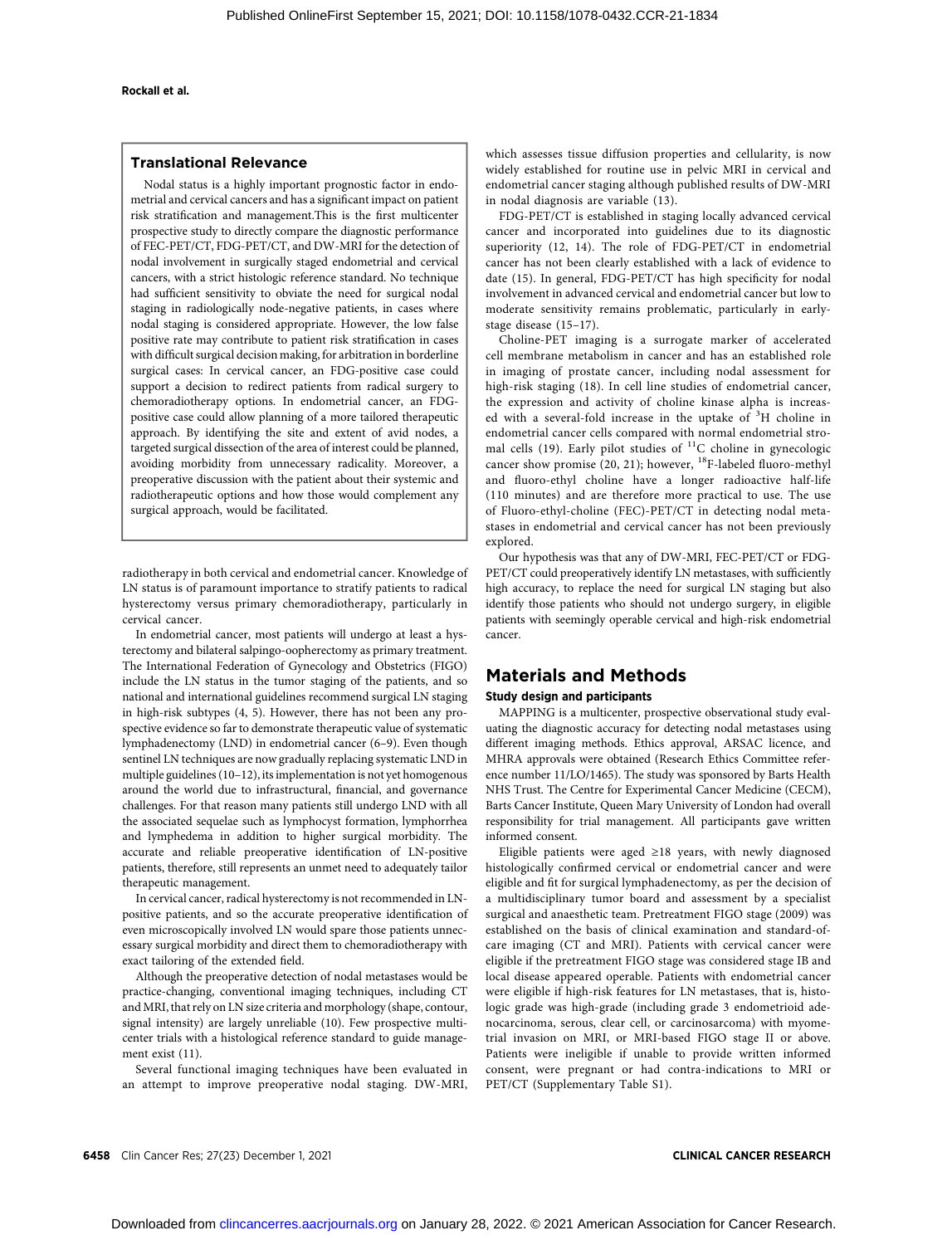## Procedures

All imaging tests were performed before surgery and within the national standard time frame of preoperative care. Standard-of-care MRI scan was performed first, and as per local practice. FDG- and FEC-PET/CT scans had to be performed on separate days, and the DW-MRI scan could be performed alongside either of these, and at the same time as the conventional MRI (Supplementary Fig. S1).

## MRI

Standard-of-care MRI scan for staging was performed as per local protocol. The MRI field of view included the pelvis and para-aortic regions up to the level of the left renal vein. For nodal evaluation, readers had a minimal dataset that included axial T1, axial T2, and study-specific axial DW-MRI (b values 0, 300, 600, 900, and 1,200) with associated calculated ADC maps, following optimization with ice-water phantom (Supplementary Table S2). The details of standard-of-care MRI and DW-MRI are provided in Supplementary Table S2A–S2C.

## FDG-PET/CT and FEC-PET/CT

FDG- and FEC-PET/CT scans were performed using a standard protocol (Supplementary Table S2D) based on UK NCRI PET Research Network guidance. Each center had been accredited by the NCRI PET Research Network for multicenter trials. All scans were acquired from base of skull to upper thighs as 3D acquisitions with TOF if available. Low-dose CT acquisitions were made for attenuation correction and image fusion. FDG-PET/CT scans were acquired at a median of 60 minutes postinjection (range 57–80) and FEC-PET/CT scans at a median 60 minutes (range 55–74) and the two scans were acquired on different days.

Participants fasted for ≥4 hours prior to FDG injection (median 370 MBq, range 217–436 MBq) and scanning only performed if blood glucose was <10 mmol/L. Fasting was not required prior to FEC injection (median 293 MBq, range 209–369 MBq). Patients were asked to void their bladder before both scans. Both tracers were classified as investigational medical products. Patients were contacted 24 hours following scans to record any adverse events.

## Reader evaluations

All imaging scans were read by one local and two central radiologists. The central reviews were coordinated through the UK NCRI PET core lab (PET) and the trials unit (MRI), and discordant reviews were resolved by consensus. All radiologists were accredited core members of the gyne-oncology multi-disciplinary team and/or PET/CT experts. All readers were aware of the clinical diagnosis (endometrial or cervical cancer) but when assessing each scan they were blinded to all other imaging scans, surgical findings and final histology. The local radiologic assessment was used for the main analyses to be consistent with patient management and treatment being guided by the local MRI evaluation.

Evaluation of nodes using the standard MRI, DW-MRI, and PET scans was based on a 6-point confidence score: 1, definitely benign; 2, probably benign; 3, low confidence benign; 4, low confidence malignant; 5, probably malignant; 6, definitely malignant. A score of 5 or 6 was classified as test-positive.

## Conventional MRI nodal diagnosis based on MRI size and morphology

The anatomic location of nodes that were ≥5 mm and their short and long axis diameter were recorded. If there were multiple nodes in one anatomic region, the largest or most suspicious node was used for the nodal descriptors (fatty hilum, homogeneous appearance, necrosis, or irregular margin). Nodal diagnosis was then made using the size (in mm), or nodal morphology (based on the 6-point confidence score); both without reference to the DW-MRI.

The diagnosis based on nodal size criteria was considered using three cutoffs, analyzed separately: (i) short axis diameter >9 mm; (ii) short axis >10 mm or (iii) "size ratio" criteria, whereby a node <8 mm short axis is considered benign, node >10 mm short axis is considered metastatic (and therefore positive), but a node with a short axis between 8 and 10 mm is only considered positive if the short axis to long axis ratio is over 0.8 (i.e., a round node; ref. 22).

## Nodal diagnosis based on DW-MRI

Nodes were identified on the high b value DW-MRI as noncontinuous high signal intensity (SI) round or ovoid structures that corresponded with a node on the anatomic images. Nodes that retained very high SI on the high b value images, without T2 shinethrough, were considered to be positive based on the 6-point confidence score.

## Nodal diagnosis based on PET/CT

The anatomic location of any focally increased tracer uptake that was higher than background adjacent tissue corresponding to a node of any size on the CT was recorded and assessed according to a 5-point scale (A, normal FDG/FEC uptake; B, mild increased FDG/FEC uptake likely not to represent tumor involvement, C, equivocal FDG/FEC uptake; D, moderately increased FDG/FEC uptake likely to represent tumor involvement; E, intensely increased FDG/FEC uptake representing tumor involvement). The 6-point confidence level was used for nodal diagnosis.

## Primary reference standard

The primary reference standard was confirmed nodal histology obtained by surgical lymphadenectomy. The surgeon was made aware of the position of any suspicious node prior to the lymphadenectomy to ensure the highest likelihood of correlating all suspected positive nodes based on imaging tests. The surgeon recorded the site of resected nodes that were labeled for histologic correlation according to the predefined protocol.

All retrieved nodes were analysed by expert gyne-oncology histopathologists at each site and the anatomic location of all nodes, nodal size, and presence of metastatic disease were recorded. The histopathologist was blind to all image findings, although they were aware of the original histopathology results from preoperative biopsy of the primary tumor, as per standard practice.

In cases where imaging suggested an involved node but histopathology was negative, further reviews were undertaken to avoid an uncertain reference standard due to the possibility that the node was not retrieved at surgery. First, any postoperative imaging was reviewed by an expert consensus to be certain that all suspicious nodes had been retrieved at surgery. If the suspicious node remained in situ, then the case was not eligible for analysis by the primary reference standard, as the correlation with histology was uncertain. Second, the most suspicious node underwent ultrasectioning and immunostains to ensure very high sensitivity for micrometastases. Where histopathology was positive but imaging negative, then the imaging was deemed falsenegative.

The final histologic subtype and pathologic stage of the primary tumor were recorded. If no nodal tissue was obtained in the surgical specimen, the case was not eligible for analysis with the histologic primary reference standard.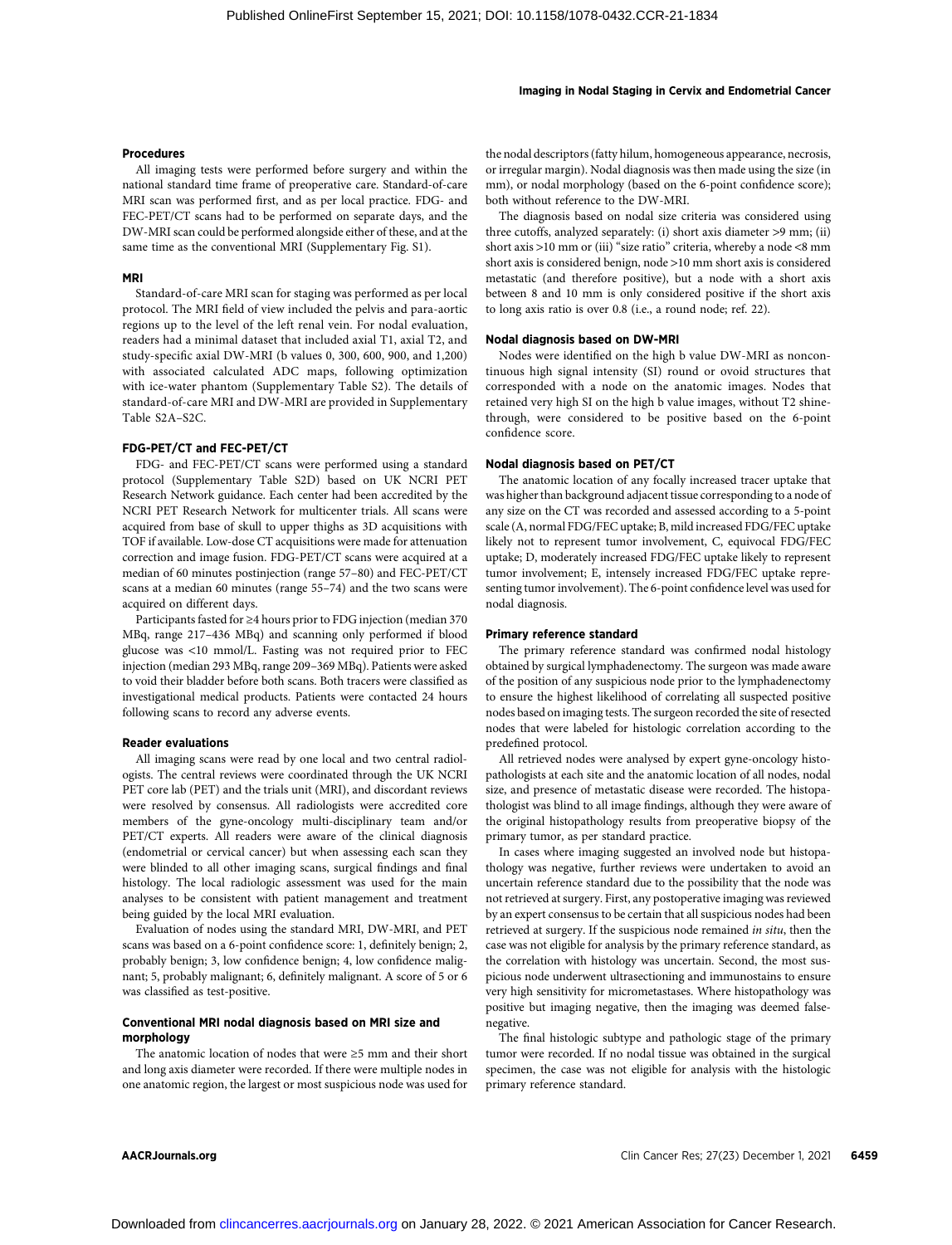## Secondary reference standard

A secondary reference standard was specified to allow for inclusion of patients in whom definitive histopathology was unavailable (either no surgery, no nodal tissue retrieved or suspicious node not resected), and therefore could not be included in analyses using the primary reference standard. This secondary reference standard was comprised by a consensus panel that reviewed all available imaging and clinical information for 9 months from when the patient was recruited to impute the presence and position of any positive nodal sites, for example by identifying progression in a node or clear regression following treatment. If no follow-up was available, the patient was excluded from analysis.

## Outcome measures

The primary outcome measures were sensitivity and false positive rate [FPR]) for histologically confirmed nodal metastatic disease. Sensitivity is the proportion of cases who are test-positive among all who have confirmed metastatic disease. FPR (specificity) is the proportion of cases who are test-positive among all those who do not have metastatic disease. These were estimated for each of the DW-MRI, FEC-, and FDG-PET/CT scans, and also (using standard MRI) nodal size criteria and morphology. Secondary outcome measures were positive and negative predictive values. Analyses were performed according to cervical or endometrial cancer, and on a per-patient level (all surgically resected nodal regions considered together) and per-nodal-region level (right pelvis, left pelvis, para-aortic).

## Statistical considerations

Sensitivities of DW-MRI, FDG- and FEC-PET/CT were compared with that of nodal size, using a McNemar paired test. The primary analysis was based on patients who had both DW-MRI and FDG-PET/ CT, as these were mandatory for study inclusion and FEC-PET/CT was optional.

Sample size assumptions were based on results for conventional MRI nodal size, DW-MRI (original calculation based on Thoeny HC et al, ESUR 2009 abstract MS8 p45) and FDG-PET/CT (23).

For comparing sensitivity of DW-MRI (93%) with nodal size (47%), at a fixed FPR of 25% (the published estimate for DW-MRI), using a discordant paired analysis, 19 subjects with confirmed histologic nodal disease were required (80% power, and one-sided statistical significance of 0.017 to allow for three main comparisons). Assuming 15% of patients have nodal disease, 127 patients were needed in total. For comparing the sensitivity of FDG-PET/CT (73%) with nodal size (27%), at a fixed FPR of 3% (the published estimate for FDG-PET/ CT), required 23 patients with confirmed nodal disease and therefore about 150 in total.

The target study size was taken as the greater of the two main comparisons:  $n = 150$  patients. No preliminary data were available for FEC-PET/CT, but we expected that FEC-PET/CT would have a diagnostic performance similar to either DW-MRI or FDG-PET/CT, and thus not require a larger sample size. A statistically significant difference was taken to be <0.034 (two-sided, as per the design and power calculation).

Interrater agreement between local and the central consensus reviews was assessed using Cohen kappa statistic.

## Results

Participants were included from 5 gyne-oncology tertiary referral centers in National Health Service (NHS) hospitals in England (Supplementary Table S2A). Consent was obtained from 162 patients between October 2012 and July 2017 (Fig. 1). Among the 145 patients who had any study imaging and surgery, surgery was performed laparoscopically in 64, open in 42, robotically assisted procedure in 32 and 7 did not undergo surgery [advanced disease on PET  $(n = 1)$ , investigator decision ( $n = 2$ ), patient decision ( $n = 1$ ), unable to comply with study schedule  $(n = 2)$ ]. The diagnosis was endometrial cancer in 98 and cervical cancer in 47 patients (Table 1).

Our primary analyses were based on the 118 who had both DW-MRI and FDG-PET/CT, and definitive histopathology according to the primary reference standard; baseline patient and tumor characteristics are in Table 1 and Supplementary Table S3. The median time interval between preoperative imaging and nodal surgery was 26 days, (range 1–83) for standard-of-care MRI, 12 days (1–58) for DW-MRI, 7.5 days (0–44), for FDG-PET/CT (one patient being imaged early morning prior to evening surgery) and 7 days (1–28) for FEC-PET/CT. Among 118 cases included with primary reference standard, 4 cases had review of post operative imaging for confirmation of nodal resection.

Metastatic nodal disease was histologically confirmed in 25.4% (30/118) patients in both tumor types, according to the primary reference standard: 10 of 40 patients of cervical cancer and 20 of 78 patients of endometrial cancer.

## Diagnostic accuracy using primary reference standard

On a per patient basis, for all patients combined, diagnosis based on nodal morphology was equivalent to DW-MRI with sensitivites and FPRs of 53% [95% confidence interval (CI), 34–72] and 3% (95% CI, 1–10), respectively (Table 2). FDG-PET/CT had the same FPR but with a slightly higher sensitivity of 63% (95% CI, 44–80), while FEC-PET/CT had sensitivity and FPR of 67% (95% CI, 35–90) and 3% (95% CI, 0–13), respectively. Diagnosis based on short axis >10 mm had a sensitivity of 40% (95% CI, 23–59) and FPR of 5% (95% CI, 1–11). McNemar tests found FDG-PET/CT to have significantly better sensitivity than short axis >10 mm ( $P = 0.016$ ) while all other comparisons were not statistically significant.

On a per-region basis ( $n = 267$  regions among the 118 patients, mean 2.3 regions per patient), diagnostic performances differed only slightly (Supplementary Table S4A–S4C) and McNemar tests found FDG-PET/CT outperformed both short axis >10 mm ( $P = 0.006$ ) and size ratio criteria ( $P = 0.04$ ) with regards to sensitivity. Distant metastases were described on PET/CT in 8 of 162 patients, 6 included in the primary reference standard and 2 excluded due to final histology being ovarian cancer  $(n = 1)$  and no histology or follow-up imaging therefore no nodal reference standard available ( $n = 1$ ; Fig. 1).

Among 40 patients with cervical cancer, 10 (25%) had confirmed histologic nodal metastases, only 1 of which had a LN short axis > 10 mm. The sensitivities were lower, ranging from 10% (size ratio criteria, morphology and short axis >9 mm) to 30% (FDG-PET/ CT; Table 3). There was no significant difference in modalities among these patients in terms of sensitivity or FPR. Only 4 patients had an MRI FIGO stage greater than 1B1 (as expected due to patient selection for operability) and in these cases the FPR was 0% for all tests (Supplementary Table S5).

Among 78 patients with endometrial cancer, 20 (25.6%) had confirmed histologic nodal metastases, 15 of whom had a LN short axis >10 mm. Sensitivities were 75% (95% CI, 51–91) for morphology, and 65% (95% CI, 41–85) for short axis >9 mm, 70% (95% CI, 46–88) for DW-MRI, 80% (95% CI, 56–94) for FDG-PET/CT, 88% (95% CI, 47–100) for FEC-PET/CT. FPRs ranged from 9% (95% CI, 3–19) for size ratio criteria to 3% (95% CI, 0–12) for DW-MRI (Table 4). No imaging modality had significantly better sensitivity or FPR among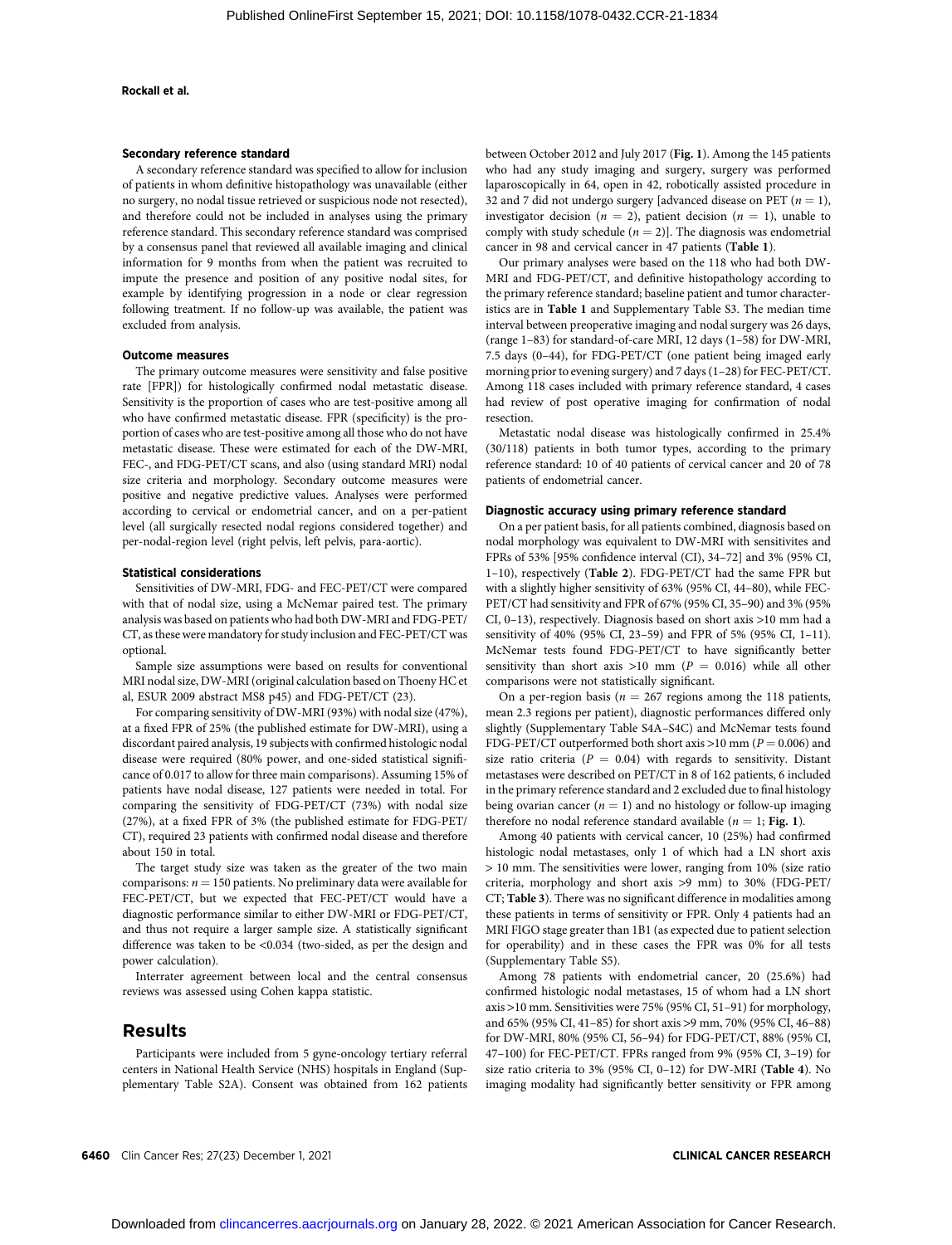

### Figure 1.

Study CONSORT diagram.

patients with endometrial cancer. Of the 27 cases with stage 1A disease based on MRI, there was no histologically confirmed nodal metastasis, with a single false positive detection on MRI and no false positives on PET/CT with very high NPV on PET/CT (Supplementary Table S5C). There were 20 cases with stage 1B disease based on MRI of which only one had a suspected nodal metastasis, detected on DW-MRI, and was false-negative on FDG-PET/CT, size and morphology (Supplementary Table S5D). Among 30 patients with cancer stage higher than 1B on MRI, 19 had nodal metastases and the sensitivity and FPR based on MRI nodal morphology was 79% (95% CI, 54–94) and 9% (95% CI, 0– 41), for DW-MRI was 68% (95% CI, 43–87) and 9% (95% CI, 0–41) and for FDG-PET/CT was 84% (95% CI, 60–97) and 9% (95% CI, 0–41; Supplementary Table S5E).

The above results were based on patients who had both the DW-MRI and FDG-PET/CT scans. Quantitative values for FDG- and FEC-SUV and ADC in positive and negative nodes are provided in Supplementary Table S6.

## Secondary reference standard

Eighteen patients were not included in the main analyses because they did not have definitive histopathology correlation using the primary reference standard. This included 4 patients who did not undergo surgery, 3 patients in whom a suspected positive node remained visible on postoperative imaging therefore not considered resected (Fig. 2, all included in secondary reference standard), 3 in whom lymphadenectomy was attempted but no nodal tissue retrieved and 8 who underwent surgery but lymphadenectomy was abandoned during surgery for clinical reasons. Of these 18 patients, 6 in total had postoperative imaging and follow-up to 9 months. Combining these with the 118 who had the primary reference standard, gave a total of 124 patients for analyses based on the secondary reference standard (Fig. 1). 25.8% (32/124) had nodal metastasis. Results using the secondary reference standard did not differ substantially from results based on the primary reference standard and are available in Supplementary Table S7A–S7C. Twelve patients had no histology or imaging follow-up and therefore could not be included (Fig. 1).

## Central review

Diagnostic performance based on the independent central review did not differ substantially from the local radiologist assessment (Supplementary Table S8). Interrater agreement between local and central consensus reviews was high for each imaging modality, with kappa statistics of 0.70, 0.86, and 0.79 for DW-MRI, FDG-, and FEC-PET/CT, respectively.

## Adverse events

The MAPPING study was conducted as a study of investigational medicinal products, according to MHRA guidance. Adverse events were collected for all patients who underwent at least one of the trial PET scans ( $n = 147$  participants, Supplementary Table S9). One patient had mood alteration and another had vomiting, both thought to be related to FEC-PET/CT. One patient had hyperglycaemia and another developed a rash, these were considered related to FDG-PET/ CT. There were no serious adverse events.

## **Discussion**

In this multicenter prospective cohort study, with a strict histologic reference standard, we failed to demonstrate a significantly higher sensitivity, on a per patient basis ( $n = 118$ ), using FEC-PET/CT,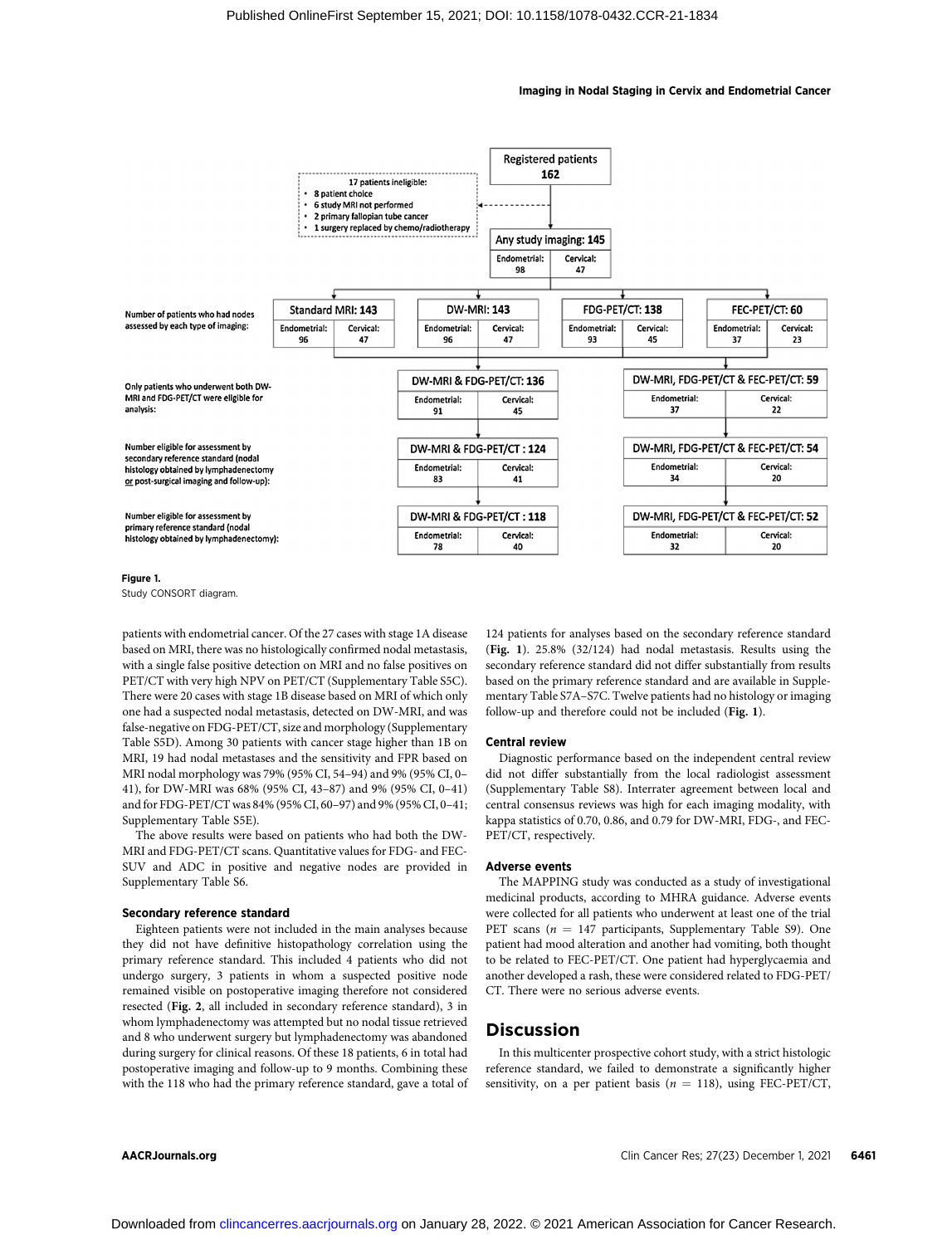Table 1. Baseline characteristics of the 118 patients who had confirmed histopathology using the primary reference standard.

| <b>Characteristics</b>                      | Cervical ( $n = 40$ ) |           | Endometrial ( $n = 78$ ) |           |  |
|---------------------------------------------|-----------------------|-----------|--------------------------|-----------|--|
| Age (years), median (range)                 | 38 (24-75)            |           | $67(27-83)$              |           |  |
| Ethnic group, N (%)                         |                       |           |                          |           |  |
| Asian (Indian)                              | 1(2.5)                |           | 8(10.3)                  |           |  |
| Asian (Other)                               | 1(2.5)                |           | 3(3.8)                   |           |  |
| Asian Pakistani                             | 1(2.5)                |           | 0                        |           |  |
| Black (African)                             | 0                     |           | 3(3.8)                   |           |  |
| Black (Caribbean)                           | 0                     |           | 2(2.6)                   |           |  |
| Chinese                                     | $\mathbf 0$           |           | 1(1.3)                   |           |  |
| Other                                       | 2(5.0)                |           | 1(1.3)                   |           |  |
| White                                       | 35 (87.5)             |           | 58 (74.4)                |           |  |
| Unknown                                     | 0                     |           | 2(2.6)                   |           |  |
| Histology, n (%)                            |                       |           |                          |           |  |
|                                             | Adenocarcinoma        | 13(32.5)  | Endometrioid             | 37 (47.4) |  |
|                                             | Adenosquamous         | 4(10.0)   | Serous/clear cell        | 31(39.7)  |  |
|                                             | Squamous cell         | 22 (55.0) | Carcinosarcoma           | 2(2.6)    |  |
|                                             | Unknown               | 1(2.5)    | Mixed <sup>a</sup>       | 6(7.7)    |  |
|                                             |                       |           | Unknown                  | 2(2.6)    |  |
| Lymphovascular space invasion (LVSI), n (%) |                       |           |                          |           |  |
| <b>No</b>                                   | 22 (55.0)             |           | 41(52.6)                 |           |  |
| Yes                                         | 16 (40.0)             |           | 29 (37.2)                |           |  |
| Unknown                                     | 2(5.0)                |           | 8(10.3)                  |           |  |
| Differentiation, n (%)                      |                       |           |                          |           |  |
| Grade 1                                     | 5(12.5)               |           | 7(9.0)                   |           |  |
| Grade 2                                     | 20(50.0)              |           | 9(11.5)                  |           |  |
| Grade 3                                     | 12(30.0)              |           | 59 (75.6)                |           |  |
| Unknown                                     | 3(7.5)                |           | 3(3.8)                   |           |  |
| FIGO stage (on MRI), n (%)                  |                       |           |                          |           |  |
|                                             | 1B1                   | 36 (90.0) | 1A                       | 27 (34.6) |  |
|                                             | 1B <sub>2</sub>       | 1(2.5)    | 1B                       | 20(25.6)  |  |
|                                             | 2A1                   | 2(5.0)    | $\overline{c}$           | 9(11.5)   |  |
|                                             | 2B                    | 1(2.5)    | 3A                       | 3(3.8)    |  |
|                                             |                       |           | 3C                       | 13 (16.7) |  |
|                                             |                       |           | 4B                       | 5(6.4)    |  |
|                                             |                       |           | Unknown                  | 1(1.3)    |  |
|                                             |                       |           |                          |           |  |

<sup>a</sup>Five mixed endometrioid and serous/clear cell and one mixed serous/clear cell and carcinosarcoma.

FDG-PET/CT, or DW-MRI compared with standard MRI in the radiologic detection of nodal metastases in seemingly operable cervical (sensitivities of 20–30% compared with 10%) and in endometrial cancer (sensitivities of 70%–87.5% compared with 75%). FEC-PET/CT, studied as a possible alternative to FDG, was not found to improve diagnostic performance compared with FDG-PET/CT, with sensitivity of 66.7% in the entire cohort (25% in cervical cancer and 87.5% in endometrial cancer). As such, we could not establish any preoperative imaging that had sufficient sensitivity to obviate the need for surgical LN staging in seemingly operable early-stage cervical and operable endometrial cancer.

On a per-region basis ( $n = 267$ ), FDG-PET/CT outperformed both short axis >10 mm ( $P = 0.006$ ) and size ratio criteria ( $P = 0.04$ ) with regards to sensitivity.

Importantly, we demonstrated very low false positive rates for LN metastases in both cervical and endometrial cancers (ranging from 2.5%–6.8%) across all imaging modalities. This high specificity suggests that positive preoperative imaging can be relied upon to indicate nodal involvement, even in the case of non bulky LN, so that indication for surgery and extent of surgical radicality can be appropriately modified.

The performance of functional imaging techniques was better in the cohort of endometrial, compared to cervical cancer patients. This may be attributed to the fact that only patients with early-stage cervical cancer with non-bulky LN on conventional imaging were included, because only those were eligible for surgery, as opposed to patients with endometrial cancer, where those with bulky LN were considered operable and hence included in our study.

In the cohort of patients with endometrial cancer, radiologic detection of nodal metases was demonstrated to be reasonably sensitive (FDG-PET/CT 80%, FEC-PET/CT 87.5%) and highly specific (false positive rate: FDG-PET/CT 5%, FEC-PET/CT 4%). Of all the modalities, PET/CT had higher performance than MRI with or without DW-MRI, although this was not statistically significant. This first study using FEC-PET/CT in endometrial cancer demonstrated good diagnostic performance but not statistically better than FDG-PET/CT. In endometrial cancer, FDG-PET/CT is not currently used routinely but the high negative predictive value (NPV: FDG-PET/CT 93.2%, FEC-PET/CT 95.8%) could be used to re-inforce standard-ofcare imaging to arbitrate difficult or borderline surgical decisions concerning surgical lymphadenectomy. Surgical LN staging is recommended in apparent uterine-confined high-risk endometrial cancer (5) but there is no prospective evidence so far to demonstrate a therapeutic value of systematic LND (9). A corroboration of a borderline or suspicious morphologic imaging test with a functional imaging test could support the decision to proceed with nodal dissection and allow planning of surgical approach and extent to minimize morbidity related to the surgery and subsequent increased risk of lymphoedema.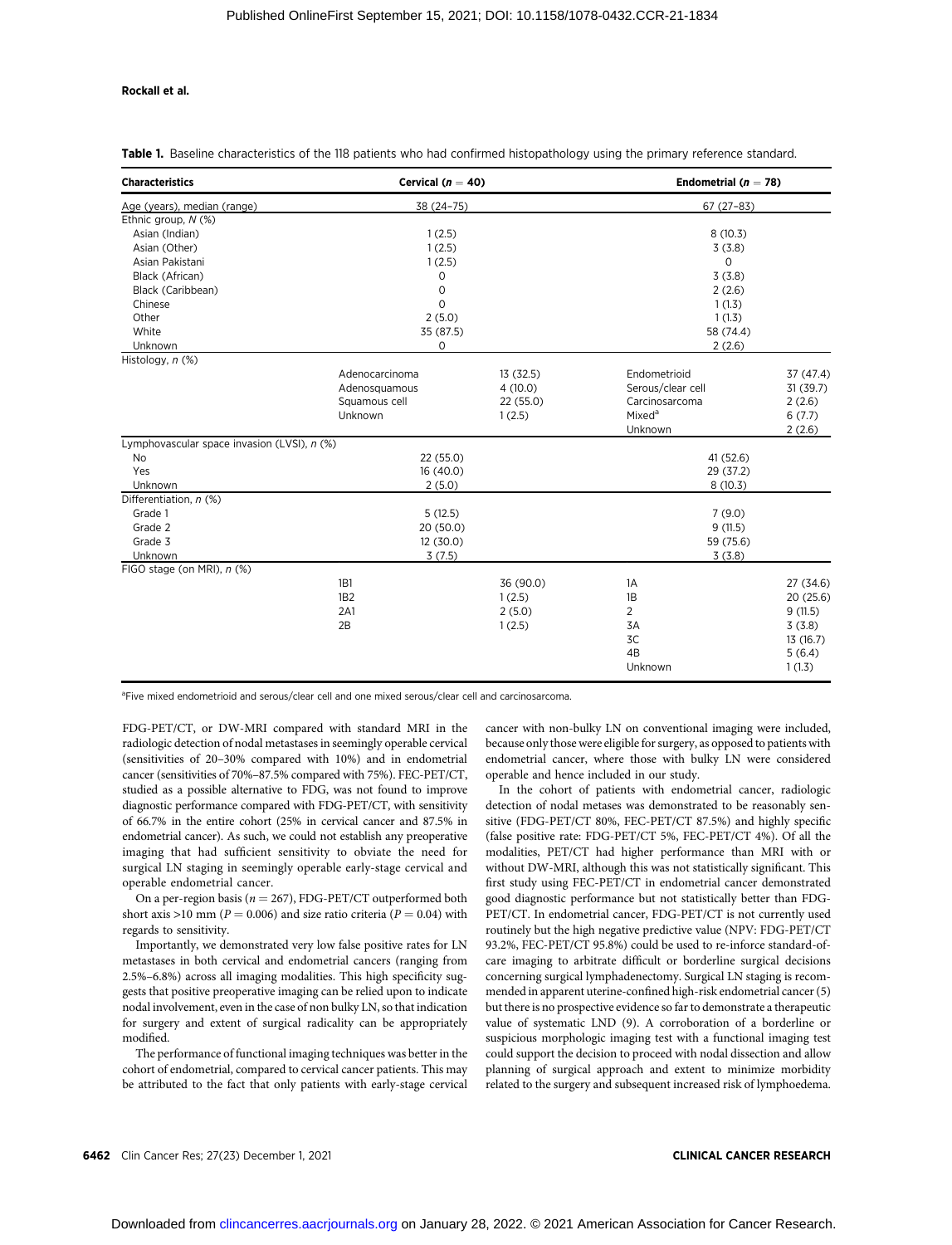| Diagnostic method <sup>a</sup>   | No.      | <b>Confirmed node</b><br>metastatic disease |            | <b>Confirmed without nodal</b><br>disease |             | Sensitivity       | <b>False-positive</b> |                     |                     |
|----------------------------------|----------|---------------------------------------------|------------|-------------------------------------------|-------------|-------------------|-----------------------|---------------------|---------------------|
|                                  | patients | True $+$ ve                                 | False -ve  | True -ve                                  | $False +ve$ | (95% CI)          | rate (95% CI)         | <b>PPV (95% CI)</b> | <b>NPV (95% CI)</b> |
| DW-MRI                           | 118      | 16 (13.6%)                                  | 14 (11.9%) | 85 (72.0%)                                | 3(2.5%)     | 53.3% (34.3–71.7) | $3.4\%$ (0.7-9.6)     | 84.2% (60.4-96.6)   | 85.9% (77.4-92.0)   |
| FDG-PET/CT                       | 118      | 19 (16.1%)                                  | 11(9.3%)   | 85 (72.0%)                                | 3(2.5%)     | 63.3% (43.9-80.1) | $3.4\%$ (0.7-9.6)     | 86.4% (65.1-97.1)   | 88.5% (80.4-94.1)   |
| FEC-PET/CT                       | 52       | 8 (15.4%)                                   | 4(7.7%)    | 39 (75.0%)                                | 1(1.9%)     | 66.7% (34.9-90.1) | $2.5\%$ (0.1-13.2)    | 88.9% (51.8-99.7)   | 90.7% (77.9-97.4)   |
| Diagnosis based on<br>morphology | 118      | 16 (13.6%)                                  | 14 (11.9%) | 85 (72.0%)                                | 3(2.5%)     | 53.3% (34.3-71.7) | $3.4\%$ (0.7-9.6)     | 84.2% (60.4-96.6)   | 85.9% (77.4-92.0)   |
| Short axis                       |          |                                             |            |                                           |             |                   |                       |                     |                     |
| $>9$ mm                          | 118      | 14 (11.9%)                                  | 16 (13.6%) | 82 (69.5%)                                | 6(5.1%)     | 46.7% (28.3-65.7) | $6.8\%$ (2.5-14.3)    | 70.0% (45.7-88.1)   | 83.7% (74.8-90.4)   |
| $>10$ mm                         | 118      | 12 (10.2%)                                  | 18 (15.3%) | 84 (71.2%)                                | 4(3.4%)     | 40.0% (22.7-59.4) | $4.5\%$ (1.3-11.2)    | 75.0% (47.6-92.7)   | 82.4% (73.6-89.2)   |
| Size ratio criteria              | 118      | 14 (11.9%)                                  | 16 (13.6%) | 82 (69.5%)                                | 6(5.1%)     | 46.7% (28.3-65.7) | $6.8\%$ $(2.5-14.3)$  | 70.0% (45.7-88.1)   | 83.7% (74.8-90.4)   |

Table 2. Estimates of diagnostic performance using the primary reference standard: Per patient diagnostic performance among all patients.

Abbreviation: PPV, positive predictive value.

<sup>a</sup>For all imaging, a positive test result is defined as a confidence score of 5 or 6 (see Materials and Methods); for short axis, a positive result is defined in the table, and for size ratio criteria see Materials and Methods.

Our study provides prospective multicenter evidence that would support the use of FDG-PET/CT in endometrial cancer cases with difficult surgical decision-making, in order to direct surgical resection to the positive LN avoiding more extensive lymphadenectomy. In cases with a positive PET/CT, the surgical plan could include limited targeted resection of individual accessible positive nodes at the time of hysterectomy, followed by adjuvant therapy or a decision to avoid nodal dissection altogether to treat with targeted radiotherapy depending on the overall tumor dissemination pattern and patient's profile. In cases that are PET/CT-negative, but intermediate to high risk disease, there is increasing evidence for the use of sentinel lymph node technique as a viable alternative for systematic LND (24).

This is the first study to report the use of FEC-PET/CT as an alternative to FDG-PET/CT in the nodal staging of endometrial cancer. The rationale to study this was choline-PET/CT has shown promise in the nodal staging of high risk prostate cancer (25) and supportive feasibility data of  $^{11}$ C-choline-PET in gynecologic cancers (20, 21). In our study, FEC-PET/CT performed well, but with no statistical difference to FDG-PET/CT. In daily practice, FDG is more widely available and therefore more practical.

There are no similar multicenter prospective studies in the last five years in gynecologic malignancies. Eight prospective studies have evaluated endometrial cancer with FDG-PET/CT and surgical– pathologic reference standard between 2009 and 2019 (with inclusion of more than 30 patients, range 37–220; refs. 26–33). The range of sensitivities was between 45.8% and 93.3% and FPRs between 3.0% and 8.8% apart from one study with a higher FPR of 17.9% (31). The largest multicenter prospective study of FDG-PET/CT in endometrial cancer (27), reported per patient sensitivity of 59% (23/39) for nodal metastases in those patients that had histologic confirmation, a little lower than 80.0% in our study. Criteria for nodal involvement and details of surgical reference standard were not described. A more recent single-center prospective study in patients with high-risk endometrial cancer found a lower sensitivity of 45.8% (11/24), specificity of 91.1% (72/79) for nodal metastatic disease in 103 patients (33). In this study, there was a similar prevalence of nodal involvement in the cases that underwent nodal dissection (23.3% vs. 26% in our study) and more FIGO stage 1A cases, although they did not mention the size of the nodes. Their sensitivity is lower than other studies included in a meta analysis that reported the pooled sensitivity of 68% (34). In

Table 3. Estimates of diagnostic performance using the primary reference standard: per patient diagnostic performance among patients with cervical cancer.

| No.<br>Diagnostic method <sup>a</sup> |          | <b>Confirmed node</b><br>metastatic disease |           | <b>Confirmed without</b><br>nodal disease |             | Sensitivity         | <b>False-positive rate</b> |                     |                     |
|---------------------------------------|----------|---------------------------------------------|-----------|-------------------------------------------|-------------|---------------------|----------------------------|---------------------|---------------------|
|                                       | patients | True +ve                                    | False -ve | True -ve                                  | $False +ve$ | (95% CI)            | (95% CI)                   | <b>PPV (95% CI)</b> | <b>NPV (95% CI)</b> |
| DW-MRI                                | 40       | $2(5.0\%)$                                  | 8 (20.0%) | 29 (72.5%)                                | 1(2.5%)     | 20.0% (2.5-55.6)    | 3.3% (0.1-17.2)            | 66.7% (9.4-99.2)    | 78.4% (61.8-90.2)   |
| FDG-PET/CT                            | 40       | 3(7.5%)                                     | 7(17.5%)  | 30 (75.0%)                                | $0(0.0\%)$  | 30.0% (6.7-65.2)    | $0.0\%$ (0.0-11.6)         | 100.0% (29.2-100.0) | 81.1% (64.8-92.0)   |
| FEC-PET/CT                            | 20       | $1(5.0\%)$                                  | 3 (15.0%) | 16 (80.0%)                                | $0(0.0\%)$  | 25.0% (0.6-80.6)    | $0.0\%$ (0.0-20.6)         | 100.0% (2.5-100.0)  | 84.2% (60.4-96.6)   |
| Diagnosis based on<br>morphology      | 40       | 1(2.5%)                                     | 9(22.5%)  | 30 (75.0%)                                | $0(0.0\%)$  | $10.0\%$ (0.3-44.5) | $0.0\%$ (0.0-11.6)         | 100.0% (2.5-100.0)  | 76.9% (60.7-88.9)   |
| Short axis                            |          |                                             |           |                                           |             |                     |                            |                     |                     |
| $>9$ mm                               | 40       | 1(2.5%)                                     | 9(22.5%)  | 28 (70.0%)                                | $2(5.0\%)$  | $10.0\%$ (0.3-44.5) | $6.7\%$ (0.8-22.1)         | 33.3% (0.8-90.6)    | 75.7% (58.8-88.2)   |
| $>10$ mm                              | 40       | 1(2.5%)                                     | 9(22.5%)  | 30 (75.0%)                                | $0(0.0\%)$  | $10.0\%$ (0.3-44.5) | $0.0\%$ (0.0-11.6)         | 100.0% (2.5-100.0)  | 76.9% (60.7-88.9)   |
| Size ratio criteria                   | 40       | 1(2.5%)                                     | 9(22.5%)  | 29 (72.5%)                                | 1(2.5%)     | 10.0% (0.3-44.5)    | $3.3\%$ (0.1-17.2)         | 50.0% (1.3-98.7)    | 76.3% (59.8-88.6)   |

Abbreviation: PPV, positive predictive value.

<sup>a</sup>For all imaging, a positive test result is defined as a confidence score of 5 or 6 (see Materials and Methods); for short axis, a positive result is defined in the table, and for size ratio criteria see Materials and Methods.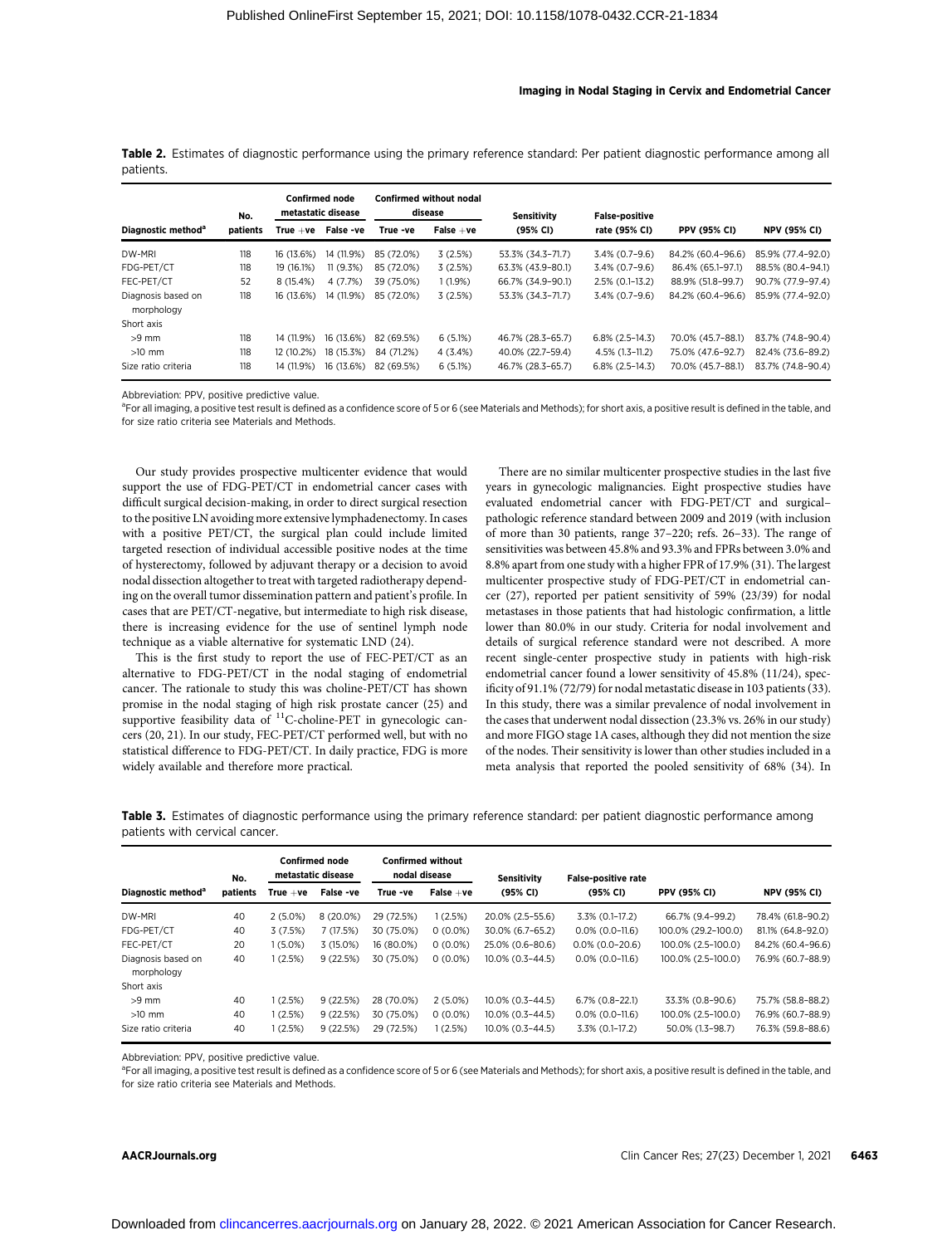| <u> modern according to a community and british in a crisis accuracies to handing and handed borromments and h</u><br>patients with endometrial cancer. |                                             |            |                                           |            |             |                            |                    |                     |                     |
|---------------------------------------------------------------------------------------------------------------------------------------------------------|---------------------------------------------|------------|-------------------------------------------|------------|-------------|----------------------------|--------------------|---------------------|---------------------|
| No.<br>Diagnostic method <sup>a</sup><br>patients                                                                                                       | <b>Confirmed node</b><br>metastatic disease |            | <b>Confirmed without</b><br>nodal disease |            | Sensitivity | <b>False-positive rate</b> |                    |                     |                     |
|                                                                                                                                                         |                                             | True $+ve$ | False -ve                                 | True -ve   | $False +ve$ | (95% CI)                   | (95% CI)           | <b>PPV (95% CI)</b> | <b>NPV (95% CI)</b> |
| DW-MRI                                                                                                                                                  | 78                                          | 14 (17.9%) | 6(7.7%)                                   | 56 (71.8%) | 2(2.6%)     | 70.0% (45.7-88.1)          | $3.4\%$ (0.4-11.9) | 87.5% (61.7-98.4)   | 90.3% (80.1-96.4)   |
| FDG-PET/CT                                                                                                                                              | 78                                          | 16 (20.5%) | 4(5.1%)                                   | 55 (70.5%) | 3(3.8%)     | 80.0% (56.3-94.3)          | $5.2\%$ (1.1-14.4) | 84.2% (60.4-96.6)   | 93.2% (83.5-98.1)   |
| FEC-PET/CT                                                                                                                                              | 32                                          | 7(21.9%)   | 1(3.1%)                                   | 23 (71.9%) | 1(3.1%)     | 87.5% (47.3-99.7)          | $4.2\%$ (0.1-21.1) | 87.5% (47.3-99.7)   | 95.8% (78.9-99.9)   |
| Diagnosis based on<br>morphology                                                                                                                        | 78                                          | 15 (19.2%) | 5(6.4%)                                   | 55 (70.5%) | 3(3.8%)     | 75.0% (50.9-91.3)          | $5.2\%$ (1.1-14.4) | 83.3% (58.6-96.4)   | 91.7% (81.6-97.2)   |
| Short axis                                                                                                                                              |                                             |            |                                           |            |             |                            |                    |                     |                     |
| $>9$ mm                                                                                                                                                 | 78                                          | 13 (16.7%) | $7(9.0\%)$                                | 54 (69.2%) | 4(5.1%)     | 65.0% (40.8-84.6)          | $6.9\%$ (1.9-16.7) | 76.5% (50.1-93.2)   | 88.5% (77.8-95.3)   |
| $>10$ mm                                                                                                                                                | 78                                          | 11(14.1%)  | 9(11.5%)                                  | 54 (69.2%) | 4(5.1%)     | 55.0% (31.5-76.9)          | $6.9\%$ (1.9-16.7) | 73.3% (44.9-92.2)   | 85.7% (74.6-93.3)   |
| Size ratio criteria                                                                                                                                     | 78                                          | 13 (16.7%) | $7(9.0\%)$                                | 53 (67.9%) | 5(6.4%)     | 65.0% (40.8-84.6)          | 8.6% (2.9-19.0)    | 72.2% (46.5-90.3)   | 88.3% (77.4-95.2)   |

Table 4. Estimates of diagnostic performance using the primary reference standard: per patient diagnostic performance among

Abbreviation: PPV, positive predictive value.

<sup>a</sup>For all imaging, a positive test result is defined as a confidence score of 5 or 6 (see Materials and Methods); for short axis, a positive result is defined in the table, and for size ratio criteria, see Materials and Methods.

addition, the reference standard for false positive PET cases was not clear: in our study, we reviewed postoperative imaging to ensure the suspicious node was removed, and excluded cases where the suspicious node was still present on postoperative imaging, to ensure an accurate reference standard.

There are only three prospective studies assessing diagnostic accuracy of MRI for LN metastases in endometrial cancer with more than 30 evaluable patients with surgical–pathologic reference standard (including 46, 181, and 220 patients) between 2009 and 2015 (27, 31, 35). The sensitivities using size criteria (short axis >10 mm) for LN metastases were from 75%, 69.2%, and 40% with FPRs of 19%, 6.5%, and 3.5% respectively. More recently a prospective study developing and testing radiomic features to predict nodal involvement has been published and this is an exciting area of future research (36).

In early-stage presumed operable cervical cancer, we found that no imaging method, including DW-MRI, FDG-, or FEC-PET/CT was able to reliably identify nodal metastases in normal sized/nonbulky LNs with sufficient sensitivity. Our results confirm the findings of a single-center prospective cohort (32.1% sensitivity FDG-PET/CT compared with 30.0% in our study), that the role of FDG-PET/CT in staging of early cervical cancer is limited as the prevalence of nodal involvement is low, and if present, nodal metastases are often small volume and below the sensitivity of PET (37). Although in our cohort 25% (10/40) had at least one positive node, the majority of these nodes were subcentimetre. Importantly, we had no false positive case on FDG-PET/CT in patients with cervix cancer. This information is highly relevant in cases where the choice of surgery may be difficult: a negative FDG-PET/CT could allow a decision for surgery to go ahead, at least for surgical nodal staging, whereas the finding of a positive node could safely and reliably exclude these patients from radical hysterectomy and direct them to chemoradiotherapy. Early data that suggest individual nodal sensitivity of FDG PET/CT in endometrial and cervical cancer could be enhanced by image fusion with DW-MRI with potential complementarity between the modalities but was beyond the scope of our study (38).

There are limitations to our study. Our results are suggestive (but not conclusive) of a difference in diagnostic performance between cervical and endometrial cancer. However, there are insufficient cases to reliably analyse these separately because when the study was designed there were few publications on this, limiting the power calculation. Study recruitment was challenging as patients needed to undertake repeat study MRI for the study diffusion sequence, as well as



## Figure 2.

A 55-year-old with endometrial carcinoma. Cor/axial T2-weighted MRI (i), axial ADC (ii), axial FDG fused (iii), axial FEC fused (iv) shows focal tracer uptake in an 8-mm rounded left external iliac node (row **A**, arrows, \* tumor, ^ ureter), and a 9-mm rounded right common iliac node (row **B**, arrows). Histopathology was negative. Follow-up axial FDG fused (v) and axial contrast-enhanced CT (CECT) (vi) confirmed the nodes were not removed at surgery.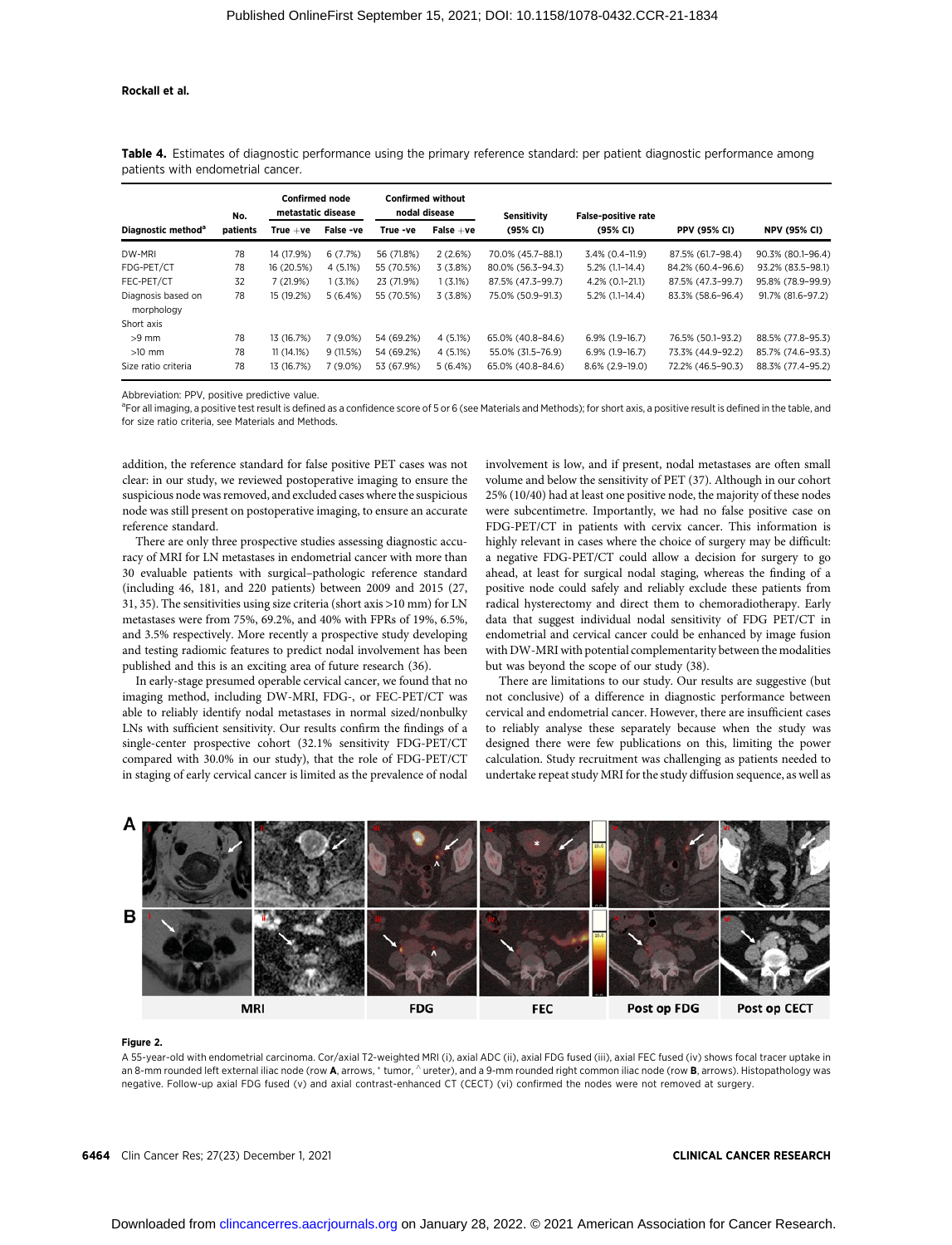study-specific FDG-PET/CT and optional FEC-PET/CT prior to the planned surgery. In addition, many recruited participants did not complete all the imaging as per study protocol, in particular FEC-PET/ CT due to logistic challenges of coordinating manufacture timings and radiotracer distribution in a multicenter study with short time-frames for imaging prior to surgery. Several cases could not be evaluated with the primary reference standard as we could not be fully confident that the suspicious node on imaging had been correlated at histology. By having a stringent primary reference standard, we ensured a high likelihood of correlated imaging and nodal histology. However, this led to several patients excluded from the primary analysis, where the suspicious node was not successfully surgically resected. Nevertheless, analyses based on the secondary (follow-up) reference standard were similar to the primary analyses. Although our main analyses were based on 118 patients (less than the target of 150), the sample size was based on the number of histologically confirmed cases with nodal metastasis, and we observed 30 cases, above the target of 19–23.

In conclusion, in this prospective multicenter study with strict histologic reference standard, no imaging technique provided sufficient sensitivity to obviate the need for lymph node dissection in cases where this is considered appropriate, in patients with early-stage operable cervical cancer and in patients with intermediate- to highrisk endometrial cancer. However, the very low false positive rates, in all modalities, could be helpful in treatment planning. In patients with cervical cancer, with borderline appropriateness for radical surgery, MRI findings could be supported by FDG-PET/CT, as false positive scans are highly unlikely and therefore a positive scan would allow avoidance of inappropriate surgery, or could direct surgical resection for confirmation. In patients with endometrial cancer, in cases where there is uncertainty regarding the risk/benefits of lymphadenectomy, confirmatory FDG-PET/CT may add support to MRI to decide on proceeding to surgical nodal dissection, as well as directing the surgical approach.

## Authors' Disclosures

A.G. Rockall reports grants from Cancer Research UK during the conduct of the study. A. Sohaib reports other support from NIHR BRC funding during the conduct of the study. S. Ghaem-Maghami reports grants from Cancer Research UK Charity during the conduct of the study as well as grants from Eve Appeal charity and NIHR outside the submitted work. C. Fotopoulou reports personal fees and other support from Roche, AstraZeneca, Sequana, Tesaro, GSK, MSD, Clovis, and Ethicon outside the submitted work. R. Manchanda reports grants from CRUK, Barts Charity, Eve Appeal, and Rosetrees Trust and other support from GSK and AstraZeneca outside the submitted work. A. Sahdev reports grants from St Bartholomew's Hospital during the conduct of the study. G.J. Cook reports grants from CRUK during the conduct of the study. No disclosures were reported by the other authors.

## Authors' Contributions

A.G. Rockall: Conceptualization, resources, data curation, funding acquisition, validation, investigation, methodology, writing–original draft, writing–review and editing. T.D. Barwick: Data curation, formal analysis, supervision, investigation, methodology, writing–original draft, writing–review and editing, joint first author with equal contribution. W. Wilson: Formal analysis, writing–original draft, writing– review and editing. N. Singh: Formal analysis, funding acquisition, investigation,

### References

- 1. Morice P, Leary A, Creutzberg C, Abu-Rustum N, Darai E. Endometrial cancer. Lancet 2016;387:1094–108.
- 2. Creasman WT, Odicino F, Maisonneuve P, Quinn MA, Beller U, Benedet JL, et al. Carcinoma of the corpus uteri. FIGO 26th Annual Report on the Results of Treatment in Gynecological Cancer. Int J Gynecol Obstet 2006; 95:S105–43.

methodology, writing–review and editing. N. Bharwani: Funding acquisition, investigation, writing–review and editing. A. Sohaib: Funding acquisition, investigation, writing–review and editing. M. Nobbenhuis: Investigation, writing–review and editing. V. Warbey: Formal analysis, investigation. M. Miquel: Formal analysis, funding acquisition, investigation, writing–review and editing. D.-M. Koh: Funding acquisition, investigation. K.N. De Paepe: Investigation, writing–review and editing. P. Martin-Hirsch: Funding acquisition, investigation, writing–review and editing. S. Ghaem-Maghami: Investigation, writing–review and editing. C. Fotopoulou: Investigation, writing–review and editing. H. Stringfellow: Funding acquisition, investigation, writing–review and editing. S. Sundar: Funding acquisition, investigation, writing–review and editing. R. Manchanda: Investigation, writing–review and editing. A. Sahdev: Investigation, writing–review and editing. A. Hackshaw: Conceptualization, supervision, funding acquisition, methodology, writing–review and editing. G.J. Cook: Conceptualization, supervision, investigation, methodology, writing–original draft, writing–review and editing. Mapping Study Group: Resources, funding acquisition, validation, investigation, project administration, writing–review and editing; group authors in the Mapping Study Group are listed in the acknowledgments section and in the supplementary data under participating sites and roles.

## Acknowledgments

The MAPPING study group authors are as follows: Victoria Stewart, Alan Farthing, Maria Kyrgiou, Joseph Yazbek, Roberto Dina, Thomas Ind, Desmond Barton, John Butler, Ayoma Attygalle, Steve Hazell, Alexandra Taylor, Susan Lalondrelle, Imene Zerizer, Diana Rosof-Williams, Mike Dobson, Jonathan Hill, Elly Brockbank, Alexandra Lawrence, Arjun Jeyarajah, David Oram, Raji Ganesan, Peter Guest, Mark Davies, Laura Vosper, Carike Coetzee. We acknowledge the support of Evis Sala, Norbert Avril, Rodney Reznek, Lesley Honeyfield, Richard Edmondson, Neva Patel, Sameer Khan, Lucy Pike, Priya Narayanan, Nicholas Reed, Raj Naik, Shah-Jalal Sarker, Iain McNeish, The authors acknowledge support from Biomarkers and Imaging Discovery and Development (BIDD) Project Grant; Cancer Research UK (chief investigator: A.G. Rockall, C. Coetzee, L. Vosper), National Institute of Health Research Imperial Biomedical Centre and the Imperial Cancer Research UK Centre (to A.G. Rockall, T.D. Barwick, S. Ghaem-Maghami, C. Fotopoulou, M. Kyrgiou), Centre for Experimental Cancer Medicine, Barts Cancer Institute, Queen Mary University of London, London, United Kingdom (to R. Manchanda, M. Miquel, N. Singh, A. Sahdev), National Institute for Health Research Biomedical Research Centre at Guy's & St Thomas' Hospitals and King's College London, King's College London/University College London Comprehensive Cancer Imaging Centre funded by Cancer Research UK and Engineering and Physical Sciences Research Council in association with the Medical Research Council and the Department of Health (C1519/ A16463; to G.J. Cook, V. Warbey), National Institute for Health Research (NIHR) Biomedical Research Centre at The Royal Marsden NHS Foundation Trust and the Institute of Cancer Research, London (to A. Sohaib, M. Nobbenhuis, T. Ind, D. Barton, J. Butler, A. Attygalle, S. Hazell, A. Taylor, S. Lalondrelle, I. Zerizer, K.N. De Paepe, D.-M. Koh), Cancer Research UK (C444/A15953), with support from the University College London and University College London Hospital Biomedical Research Centre (to A. Hackshaw), Alliance Medical sites for PET/CT research slots at Lancashire Teaching Hospitals NHS Foundation Trust. The Clinical Trials Units were as follows: Centre for Experimental Cancer Medicine, Barts Cancer Institute, Queen Mary University of London, Barts Health NHS Trust, and Queen Mary University of London Joint Research Management Office.

The costs of publication of this article were defrayed in part by the payment of page charges. This article must therefore be hereby marked advertisement in accordance with 18 U.S.C. Section 1734 solely to indicate this fact.

Received May 20, 2021; revised July 14, 2021; accepted September 13, 2021; published first September 15, 2021.

- 3. American Cancer Society. Survival rates for cervical cancer: Cancer facts & figures 2020. Atlanta, GA: American Cancer Society; 2020. Available from: [https://www.cancer.org/cancer/cervical-cancer/detection-diagnosis-staging/](https://www.cancer.org/cancer/cervical-cancer/detection-diagnosis-staging/survival.html) [survival.html](https://www.cancer.org/cancer/cervical-cancer/detection-diagnosis-staging/survival.html).
- 4. Pecorelli S. Revised FIGO staging for carcinoma of the vulva, cervix, and endometrium. Int J Gynecol Obstet 2009;105:103–4.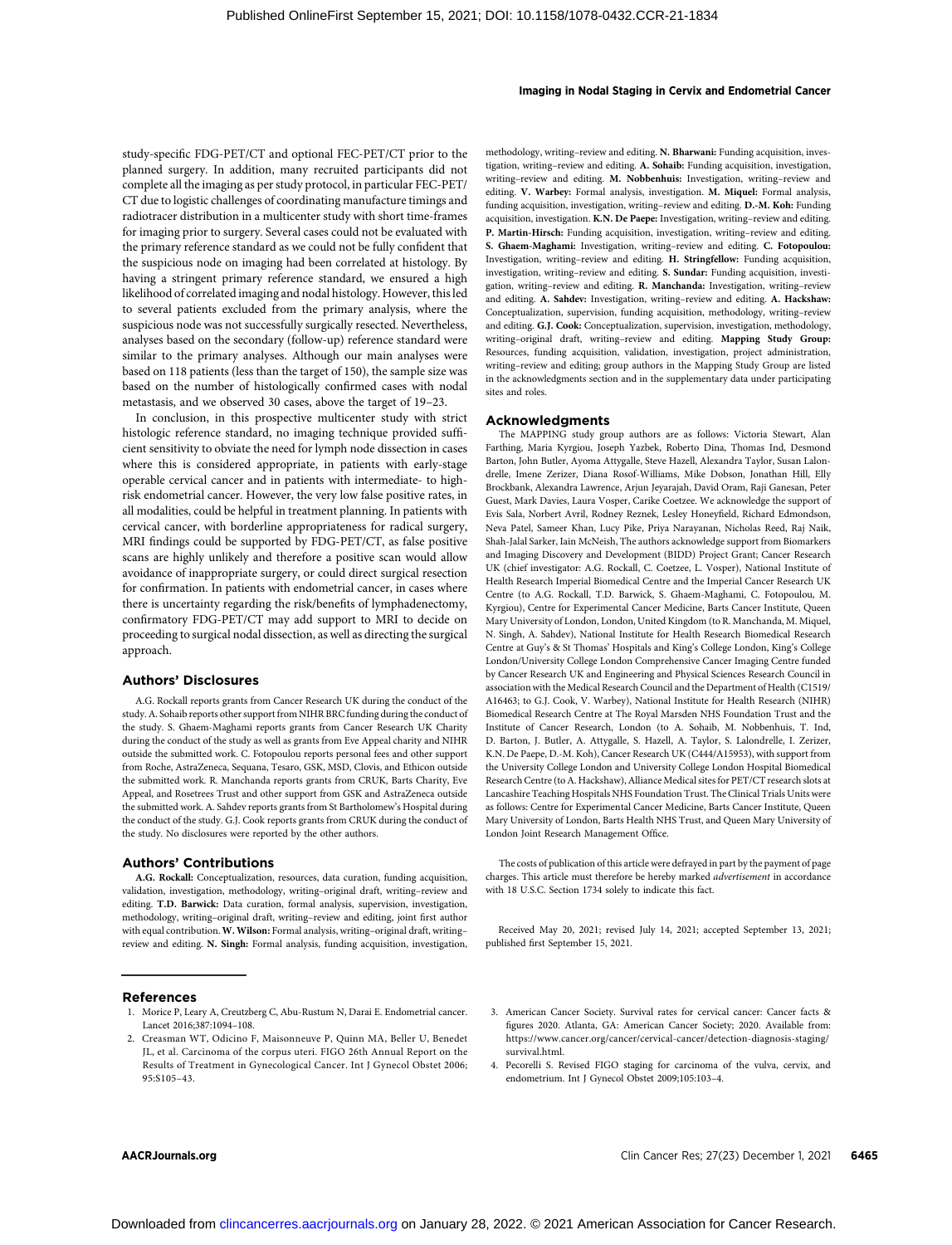- 5. National Comprehensive Cancer Network. NCCN Guidelines Version 1.2021 Uterine neoplasms 2020. Available from: [https://www.nccn.org/professionals/](https://www.nccn.org/professionals/physician_gls/pdf/uterine.pdf) [physician\\_gls/pdf/uterine.pdf.](https://www.nccn.org/professionals/physician_gls/pdf/uterine.pdf)
- 6. Kitchener H, Swart AM, Qian Q, Amos C, Parmar MK. Efficacy of systematic pelvic lymphadenectomy in endometrial cancer (MRC ASTEC trial): a randomised study. Lancet 2009;373:125–36.
- 7. Benedetti Panici P, Basile S, Maneschi F, Alberto Lissoni A, Signorelli M, Scambia G, et al. Systematic pelvic lymphadenectomy vs. no lymphadenectomy in early-stage endometrial carcinoma: randomized clinical trial. J Natl Cancer Inst 2008;100:1707–16.
- 8. Todo Y, Kato H, Kaneuchi M, Watari H, Takeda M, Sakuragi N. Survival effect of para-aortic lymphadenectomy in endometrial cancer (SEPAL study): a retrospective cohort analysis. Lancet 2010;375:1165–72.
- 9. Frost JA, Webster KE, Bryant A, Morrison J. Lymphadenectomy for the management of endometrial cancer. Cochrane Database Syst Rev 2017;10: Cd007585.
- 10. Concin N, Matias-Guiu X, Vergote I, Cibula D, Mirza MR, Marnitz S, et al. ESGO/ESTRO/ESP guidelines for the management of patients with endometrial carcinoma. Int J Gynecol Cancer 2021;31:12–39.
- 11. Fotopoulou C, Ind T, Baldwin P, Crawford R, Devaja O, Dobbs S, et al. Sentinel lymph node consensus document of the British Gynecological Cancer Society for endometrial, vulvar, and cervical cancers. Int J Gynecol Cancer 2019;29:1348–50.
- 12. Reed N, Balega J, Barwick T, Buckley L, Burton K, Eminowicz G, et al. British Gynecological Cancer Society (BGCS) cervical cancer guidelines: recommendations for practice. Eur J Obstet Gynecol Reprod Biol 2021;256:433–65.
- 13. Shen G, Zhou H, Jia Z, Deng H. Diagnostic performance of diffusion-weighted MRI for detection of pelvic metastatic lymph nodes in patients with cervical cancer: a systematic review and meta-analysis. Br J Radiol 2015;88:20150063.
- 14. National Comprehensive Cancer Network. NCCN Guidelines Version 1.2021 Cervical cancer 2020. Available from: [https://www.nccn.org/professionals/phy](https://www.nccn.org/professionals/physician_gls/pdf/cervical.pdf) [sician\\_gls/pdf/cervical.pdf.](https://www.nccn.org/professionals/physician_gls/pdf/cervical.pdf)
- 15. Garau LM, Niccoli-Asabella A, Ferrari C, Sardaro A, Pisani A, Rubini G. The role of 18F-FDG PET/CT in endometrial adenocarcinoma: a review of the literature and recent advances. Clin Transl Imaging 2020;8:357–64.
- 16. Hu J, Zhang K, Yan Y, Zang Y, Wang Y, Xue F. Diagnostic accuracy of preoperative (18)F-FDG PET or PET/CT in detecting pelvic and para-aortic lymph node metastasis in patients with endometrial cancer: a systematic review and meta-analysis. Arch Gynecol Obstet 2019;300:519–29.
- 17. Woo S, Atun R, Ward ZJ, Scott AM, Hricak H, Vargas HA. Diagnostic performance of conventional and advanced imaging modalities for assessing newly diagnosed cervical cancer: systematic review and meta-analysis. Eur Radiol 2020;30:5560–77.
- 18. Contractor K, Challapalli A, Barwick T, Winkler M, Hellawell G, Hazell S, et al. Use of [11C]choline PET-CT as a noninvasive method for detecting pelvic lymph node status from prostate cancer and relationship with choline kinase expression. Clin Cancer Res 2011;17:7673–83.
- 19. Trousil S, Lee P, Pinato DJ, Ellis JK, Dina R, Aboagye EO, et al. Alterations of choline phospholipid metabolism in endometrial cancer are caused by choline kinase alpha overexpression and a hyperactivated deacylation pathway. Cancer Res 2014;74:6867–77.
- 20. Torizuka T, Kanno T, Futatsubashi M, Okada H, Yoshikawa E, Nakamura F, et al. Imaging of gynecologic tumors: comparison of (11)C-choline PET with (18)F-FDG PET. J Nucl Med 2003;44:1051–6.
- 21. Sofue K, Tateishi U, Sawada M, Maeda T, Terauchi T, Kano D, et al. Role of carbon-11 choline PET/CT in the management of uterine carcinoma: initial experience. Ann Nucl Med 2009;23:235–43.
- 22. McMahon CJ, Rofsky NM, Pedrosa I. Lymphatic metastases from pelvic tumors: anatomic classification, characterization, and staging. Radiology 2010;254:31–46.
- 23. Sironi S, Buda A, Picchio M, Perego P, Moreni R, Pellegrino A, et al. Lymph node metastasis in patients with clinical early-stage cervical cancer: detection with integrated FDG PET/CT. Radiology 2006;238:272–9.
- 24. Basaran D, Bruce S, Aviki EM, Mueller JJ, Broach VA, Cadoo K, et al. Sentinel lymph node mapping alone compared to more extensive lymphadenectomy in patients with uterine serous carcinoma. Gynecol Oncol 2020;156:70–6.
- 25. Evangelista L, Guttilla A, Zattoni F, Muzzio PC, Zattoni F. Utility of choline positron emission tomography/computed tomography for lymph node involvement identification in intermediate- to high-risk prostate cancer: a systematic literature review and meta-analysis. Eur Urol 2013;63:1040–8.
- 26. Konuralp Atakul B, Taskin S, Soydal C, Sukur YE, Kahraman A, Koyuncu K, et al. Preoperative 18F-fluorodeoxyglucose positron emission tomography/CT in prediction of uterine risk factors and lymph node metastasis: an analysis of 111 endometrioid endometrial cancer patients. Gynecol Obstet Invest 2017;82: 340–8.
- 27. Antonsen SL, Jensen LN, Loft A, Berthelsen AK, Costa J, Tabor A, et al. MRI, PET/CT and ultrasound in the preoperative staging of endometrial cancer - a multicenter prospective comparative study. Gynecol Oncol 2013;128:300–8.
- 28. Atri M, Zhang Z, Dehdashti F, Lee SI, Marques H, Ali S, et al. Utility of PET/CT to evaluate retroperitoneal lymph node metastasis in high-risk endometrial cancer: results of ACRIN 6671/GOG 0233 trial. Radiology 2017;283:450–9.
- 29. Crivellaro C, Signorelli M, Guerra L, De Ponti E, Pirovano C, Fruscio R, et al. Tailoring systematic lymphadenectomy in high-risk clinical early stage endometrial cancer: the role of 18F-FDG PET/CT. Gynecol Oncol 2013; 130:306–11.
- 30. Husby JA, Reitan BC, Biermann M, Trovik J, Bjørge L, Magnussen IJ, et al. Metabolic tumor volume on 18F-FDG PET/CT improves preoperative identification of high-risk endometrial carcinoma patients. J Nucl Med 2015;56:1191–8.
- 31. Inubashiri E, Hata K, Kanenishi K, Shiota A, Ohno M, Yamamoto Y, et al. Positron emission tomography with the glucose analog [F]-fluoro-2-deoxy-Dglucose for evaluating pelvic lymph node metastasis in uterine corpus cancer: comparison with CT and MRI findings. J Obstet Gynecol Res 2009;35:26–34.
- 32. Signorelli M, Crivellaro C, Buda A, Guerra L, Fruscio R, Elisei F, et al. Staging of high-risk endometrial cancer with PET/CT and sentinel lymph node mapping. Clin Nucl Med 2015;40:780–5.
- 33. Stewart KI, Chasen B, Erwin W, Fleming N, Westin SN, Dioun S, et al. Preoperative PET/CT does not accurately detect extrauterine disease in patients with newly diagnosed high-risk endometrial cancer: a prospective study. Cancer 2019;125:3347–53.
- 34. Reijnen C, IntHout J, Massuger L, Strobbe F, Küsters-Vandevelde HVN, Haldorsen IS, et al. Diagnostic accuracy of clinical biomarkers for preoperative prediction of lymph node metastasis in endometrial carcinoma: a systematic review and meta-analysis. Oncologist 2019;24:e880–e90.
- 35. Ytre-Hauge S, Husby JA, Magnussen IJ, Werner HM, Salvesen OO, Bjorge L, et al. Preoperative tumor size at MRI predicts deep myometrial invasion, lymph node metastases, and patient outcome in endometrial carcinomas. Int J Gynecol Cancer 2015;25:459–66.
- 36. Yang LY, Siow TY, Lin YC, Wu RC, Lu HY, Chiang HJ, et al. Computer-aided segmentation and machine learning of integrated clinical and diffusion-weighted imaging parameters for predicting lymph node metastasis in endometrial cancer. Cancers 2021;13.
- 37. Signorelli M, Guerra L, Montanelli L, Crivellaro C, Buda A, Dell'Anna T, et al. Preoperative staging of cervical cancer: is 18-FDG-PET/CT really effective in patients with early stage disease? Gynecol Oncol 2011;123:236–40.
- 38. Stecco A, Buemi F, Cassarà A, Matheoud R, Sacchetti GM, Arnulfo A, et al. Comparison of retrospective PET and MRI-DWI (PET/MRI-DWI) image fusion with PET/CT and MRI-DWI in detection of cervical and endometrial cancer lymph node metastases. Radiol Med 2016;121:537–45.